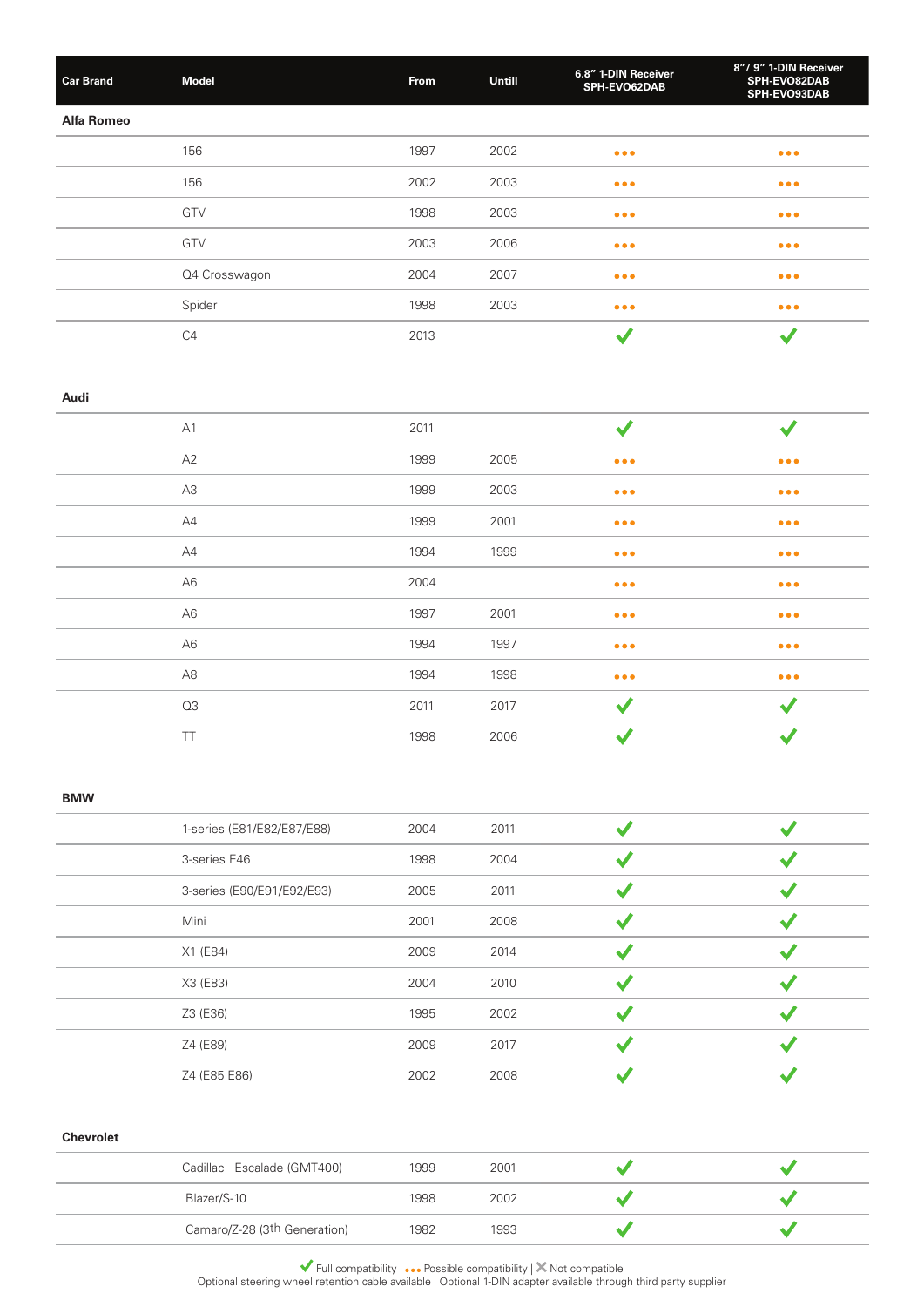| <b>Car Brand</b>                | <b>Model</b>                                     | From | Untill | 6.8" 1-DIN Receiver<br>SPH-EVO62DAB | 8"/9" 1-DIN Receiver<br>SPH-EVO82DAB<br>SPH-EVO93DAB |
|---------------------------------|--------------------------------------------------|------|--------|-------------------------------------|------------------------------------------------------|
| <b>Chevrolet</b><br>(Continued) | Camaro<br>(4th Generation Facelift)              | 1997 | 2002   |                                     |                                                      |
|                                 | Corvette (C4)                                    | 1983 | 1990   |                                     |                                                      |
|                                 | Corvette (C5)                                    | 1997 | 2004   |                                     |                                                      |
|                                 | Suburban (8th Generation)                        | 1987 | 1991   |                                     |                                                      |
|                                 | Suburban (9th Generation)                        | 1994 | 1999   |                                     |                                                      |
|                                 | Tahoe (GMT400/GMT820)                            | 1994 | 2002   |                                     |                                                      |
|                                 | Pontiac Firebird<br>(3th Generation)             | 1982 | 1992   |                                     |                                                      |
|                                 | Pontiac Firebird/Trans AM<br>(4th Generation)    | 1997 | 2002   |                                     |                                                      |
|                                 | Pontiac Grand AM<br>(3 <sup>th</sup> Generation) | 1984 | 1991   |                                     |                                                      |
|                                 | Pontiac Grand AM<br>(4th Generation)             | 1992 | 1998   |                                     |                                                      |
|                                 | Pontiac Grand AM<br>(5th Generation)             | 1998 | 2000   |                                     |                                                      |

# **Citroen**

| АX             | 1987 | 1996 |                         |                         |
|----------------|------|------|-------------------------|-------------------------|
| C <sub>1</sub> | 2005 | 2014 |                         |                         |
| C <sub>1</sub> | 2015 | 2017 |                         |                         |
| C4             | 2004 | 2010 |                         |                         |
| C <sub>5</sub> | 2002 | 2004 | $\bullet\bullet\bullet$ | $\bullet\bullet\bullet$ |
| Xantia         | 1998 | 2001 |                         |                         |
| Xsara          | 2000 | 2006 |                         |                         |
| Picasso        | 2000 | 2010 |                         |                         |
| Berlingo       | 2003 |      |                         |                         |

**Daewoo**

| Matiz  | 1998 | 2005 | $\bullet\bullet\bullet$ | $\bullet\bullet\bullet$ |
|--------|------|------|-------------------------|-------------------------|
| Nubira | 1998 | 2005 |                         |                         |
| Kalos  | 2002 |      |                         |                         |
| Lanos  | 1998 | 2001 | $\bullet\bullet\bullet$ | $\bullet\bullet\bullet$ |

#### **Ferrari**

| 599 FTB | 2006 | 2012 |  |
|---------|------|------|--|
| F360    | 1999 | 2006 |  |
|         |      |      |  |
| Ein#    |      |      |  |

**Fiat**

 $\overline{\checkmark}$ 

 $\blacktriangledown$ 

500 2007 2015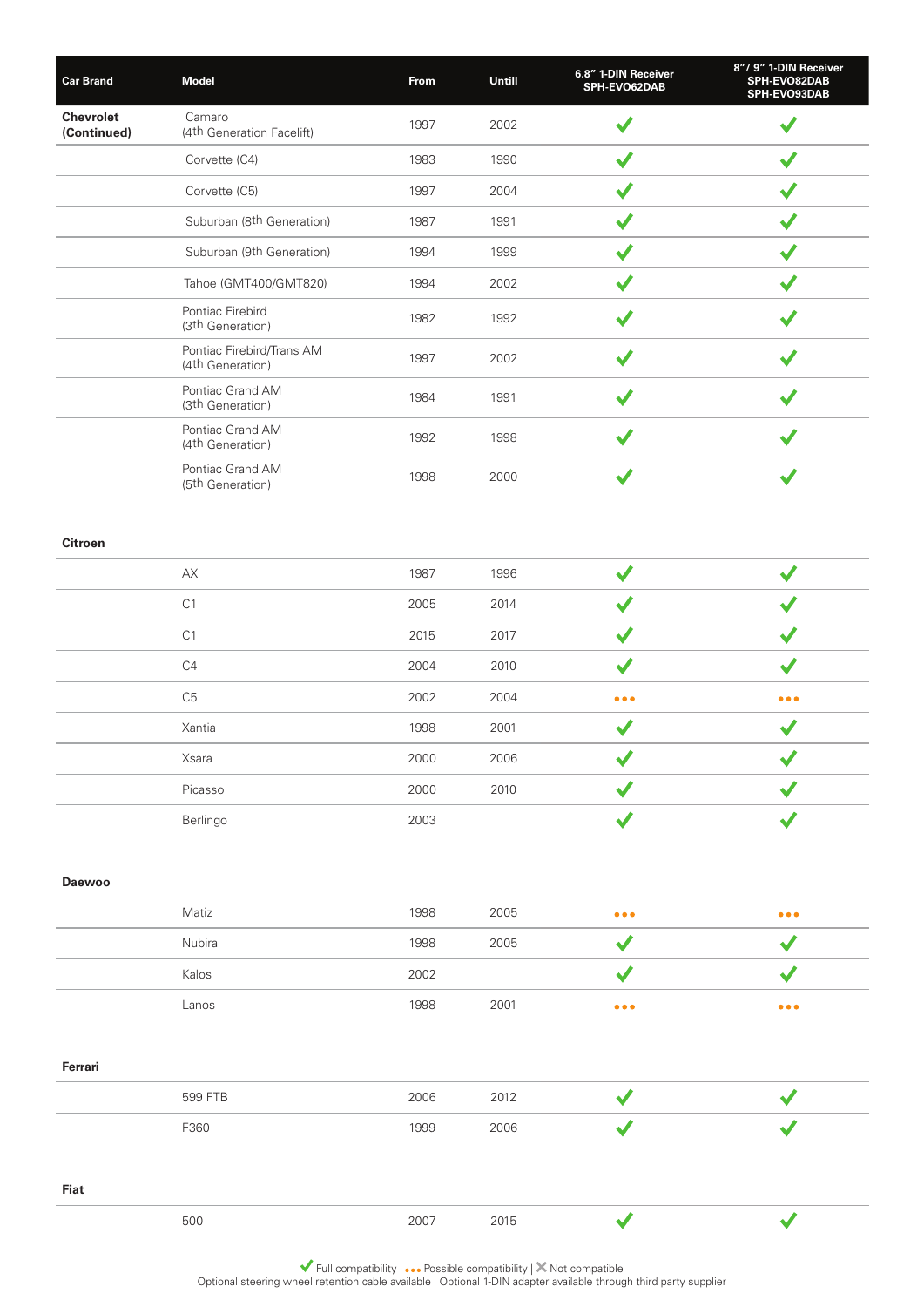| <b>Car Brand</b>        | <b>Model</b> | From | Untill | 6.8" 1-DIN Receiver<br>SPH-EVO62DAB | 8"/9" 1-DIN Receiver<br>SPH-EVO82DAB<br>SPH-EVO93DAB |
|-------------------------|--------------|------|--------|-------------------------------------|------------------------------------------------------|
| <b>Fiat (Continued)</b> | Barchetta    | 1995 | 2005   | $\checkmark$                        |                                                      |
|                         | <b>Brava</b> | 1995 | 2001   | ✔                                   |                                                      |
|                         | Bravo        | 1995 | 2001   | $\checkmark$                        |                                                      |
|                         | Grande Punto | 2005 | 2010   | $\checkmark$                        |                                                      |
|                         | Linea        | 2006 | 2012   | $\checkmark$                        |                                                      |
|                         | Linea        | 2015 | 2017   |                                     |                                                      |
|                         | Marea        | 1996 | 2001   | ✔                                   |                                                      |
|                         | Multipla     | 1999 | 2006   | J                                   |                                                      |
|                         | Multipla     | 2006 | 2010   | ✔                                   |                                                      |
|                         | Panda        | 2012 | 2017   | $\checkmark$                        |                                                      |
|                         | Panda        | 2018 |        | $\checkmark$                        |                                                      |
|                         | Panda Cross  | 2014 | 2017   | $\blacktriangledown$                |                                                      |
|                         | Punto        | 1999 | 2005   | $\checkmark$                        |                                                      |
|                         | Punto        | 2013 |        | $\checkmark$                        |                                                      |
|                         | Punto EVO    | 2009 |        | $\blacktriangledown$                |                                                      |

#### **Ford**

| Cougar  | 1995 |      |                         |                         |
|---------|------|------|-------------------------|-------------------------|
| Escort  | 1995 | 2000 |                         |                         |
| Fiesta  | 1995 | 2003 | $\bullet\bullet\bullet$ | $\bullet\bullet\bullet$ |
| Fiesta  | 2008 | 2017 |                         |                         |
| Focus   | 1998 | 2004 |                         |                         |
| Ka      | 1996 | 2000 |                         |                         |
| Ka      | 2008 | 2016 |                         |                         |
| Mondeo  | 1996 | 2003 |                         |                         |
| Puma    | 1997 | 2003 |                         |                         |
| Transit | 2000 | 2006 |                         |                         |

### **Honda**

 $\bullet\bullet\bullet$ 

 $\bullet\bullet\bullet$ 

### **Hyundai**

| Accent   | 2003 | 2005 |  |
|----------|------|------|--|
| Getz     | 2002 |      |  |
| i30      | 2017 |      |  |
| Santa Fe | 2001 | 2004 |  |
| Sonata   | 2002 | 2005 |  |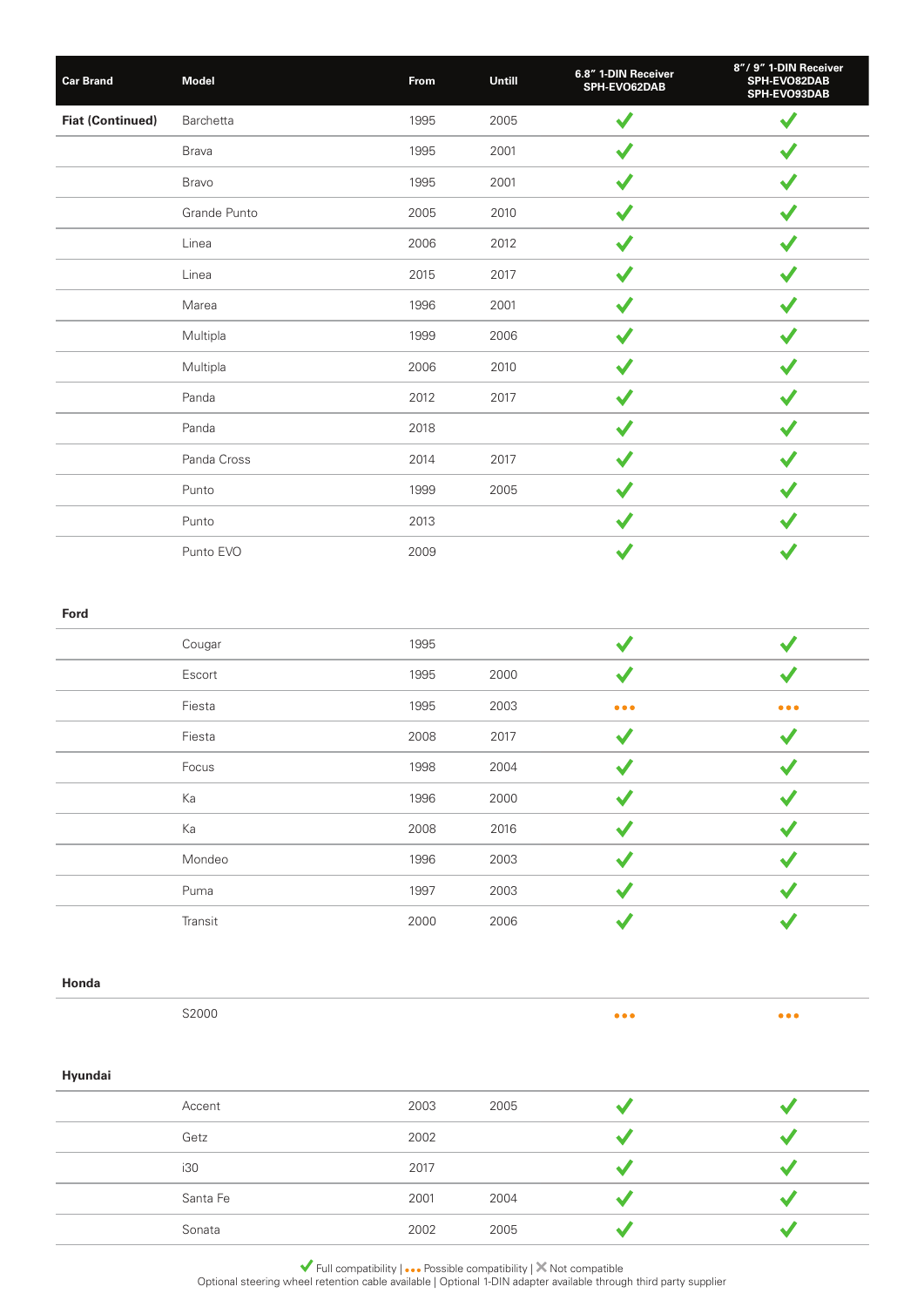| <b>Car Brand</b>  | <b>Model</b>   | From | Untill | 6.8" 1-DIN Receiver<br>SPH-EVO62DAB | 8"/9" 1-DIN Receiver<br>SPH-EVO82DAB<br>SPH-EVO93DAB |
|-------------------|----------------|------|--------|-------------------------------------|------------------------------------------------------|
| Jaguar            |                |      |        |                                     |                                                      |
|                   | Sovereign      | 1988 | 1997   | $\blacktriangledown$                | $\checkmark$                                         |
|                   | XJ12           | 1994 | 1997   | $\blacktriangledown$                | $\checkmark$                                         |
|                   | XJ6            | 1988 | 1997   | ✔                                   | ✔                                                    |
|                   | X-type         | 2001 |        | ✔                                   |                                                      |
|                   | S-type         | 1999 | 2002   | $\checkmark$                        | $\checkmark$                                         |
|                   |                |      |        |                                     |                                                      |
| Jeep              |                |      |        |                                     |                                                      |
|                   | Grand Cherokee | 1999 | 2005   | $\checkmark$                        | $\checkmark$                                         |
|                   |                |      |        |                                     |                                                      |
| Kia               |                |      |        |                                     |                                                      |
|                   | Carens         | 2000 | 2002   | $\checkmark$                        | $\checkmark$                                         |
|                   | Clarus         |      |        | ✔                                   |                                                      |
|                   | Rio            | 2000 | 2002   |                                     |                                                      |
|                   |                |      |        |                                     |                                                      |
| Lamborghini       |                |      |        |                                     |                                                      |
|                   | Diabolo        | 1990 | 2001   | $\checkmark$                        | $\checkmark$                                         |
|                   |                |      |        |                                     |                                                      |
| Lancia            |                |      |        |                                     |                                                      |
|                   | $\mathsf Y$    |      | 2004   | $\checkmark$                        | $\checkmark$                                         |
|                   |                |      |        |                                     |                                                      |
| <b>Land Rover</b> |                |      |        |                                     |                                                      |
|                   | Discovery      | 1994 | 2004   | $\checkmark$                        | $\checkmark$                                         |
|                   | Freelander     |      |        |                                     |                                                      |
|                   | Range Rover    | 1994 | 2002   | ✔                                   | $\checkmark$                                         |
|                   |                |      |        |                                     |                                                      |
| <b>Mazda</b>      |                |      |        |                                     |                                                      |
|                   | 121            | 1996 | 2003   | $\bullet\bullet\bullet$             | $\bullet\bullet\bullet$                              |
|                   | $\mathfrak{S}$ | 2004 | 2009   | $\checkmark$                        | $\checkmark$                                         |
|                   |                |      |        |                                     |                                                      |
| <b>Mercedes</b>   |                |      |        |                                     |                                                      |
|                   | Sprinter       | 2000 | 2006   | $\checkmark$                        | $\checkmark$                                         |
|                   | C-Class        | 2001 | 2004   |                                     |                                                      |
|                   | A-class        | 2013 | 2017   | ✔                                   | $\checkmark$                                         |
|                   | <b>B-class</b> | 2013 | 2017   | $\checkmark$                        | $\checkmark$                                         |
|                   | E-class        | 1995 | 2002   | $\bullet\bullet\bullet$             | $\bullet\bullet\bullet$                              |
|                   | $\textsf{SLK}$ | 1996 | 2004   | $\bullet\bullet\bullet$             | $\bullet\bullet\bullet$                              |

Full compatibility  $| \bullet \bullet \bullet$  Possible compatibility  $| \times$  Not compatible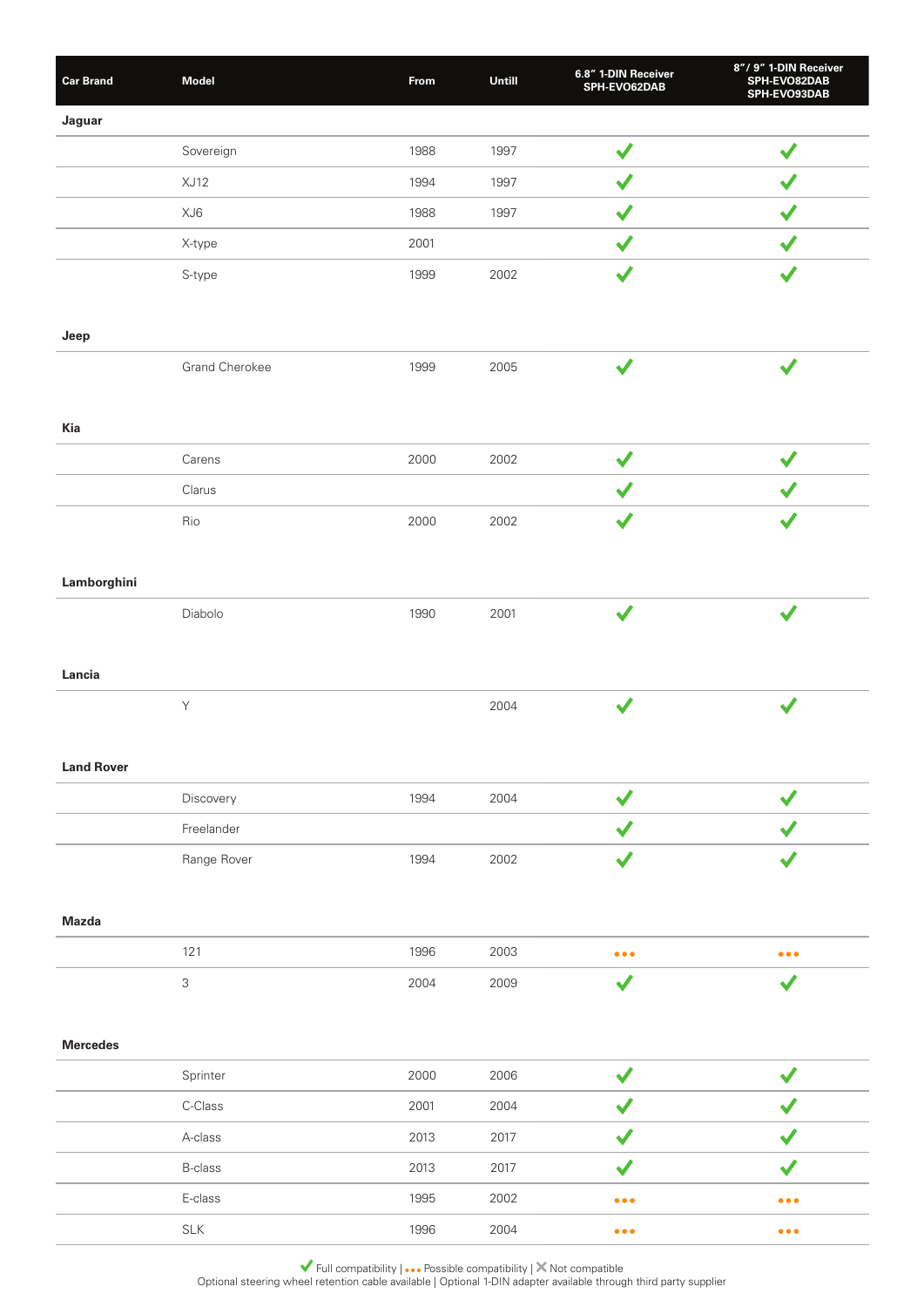| <b>Car Brand</b>               | <b>Model</b> | <b>From</b> | <b>Untill</b> | 6.8" 1-DIN Receiver<br>SPH-EVO62DAB | 8"/9" 1-DIN Receiver<br><b>SPH-EVO82DAB</b><br><b>SPH-EVO93DAB</b> |
|--------------------------------|--------------|-------------|---------------|-------------------------------------|--------------------------------------------------------------------|
| <b>Mercedes</b><br>(Continued) | SL           | 1988        | 2002          |                                     |                                                                    |
|                                |              | 1994        | 1999          | $\bullet\bullet\bullet$             | $\bullet\bullet\bullet$                                            |

**MG**

| MG3                     | 2013 | 2017 |  |
|-------------------------|------|------|--|
| $- -$<br>$\sim$ $\cdot$ |      |      |  |

# **Mitusbishi**

| Challenger |      |      |  |
|------------|------|------|--|
| Colt       | 2004 | 2008 |  |
|            |      |      |  |
| Lancer     |      | 2004 |  |
| L200       | 2006 | 2010 |  |
| Shogun     | 2000 | 2007 |  |
| Spacestar  | 2013 |      |  |

# **Nissan**

| Almera      | 2000 | 2006 |  |
|-------------|------|------|--|
| Almera Tino | 2000 | 2003 |  |
| Intestar    | 2001 | 2005 |  |
| Pixo        | 2009 | 2013 |  |
| Primera     | 2001 | 2003 |  |
| Sentra      | 2012 | 2017 |  |
| Terrano 2   |      |      |  |

### **Opel**

| Astra    | 1998 | 2004 |  |
|----------|------|------|--|
| Corsa B  | 1993 | 2000 |  |
| Tigra A  | 1996 | 2001 |  |
| Vectra B | 1995 | 2002 |  |
| Omega    | 1994 | 2003 |  |
| Zafira A | 1999 | 2005 |  |

# **Peugeot**

| 106 | 1991 | 2003 |  |
|-----|------|------|--|
| 107 | 2005 | 2014 |  |
| 108 | 2014 | 2017 |  |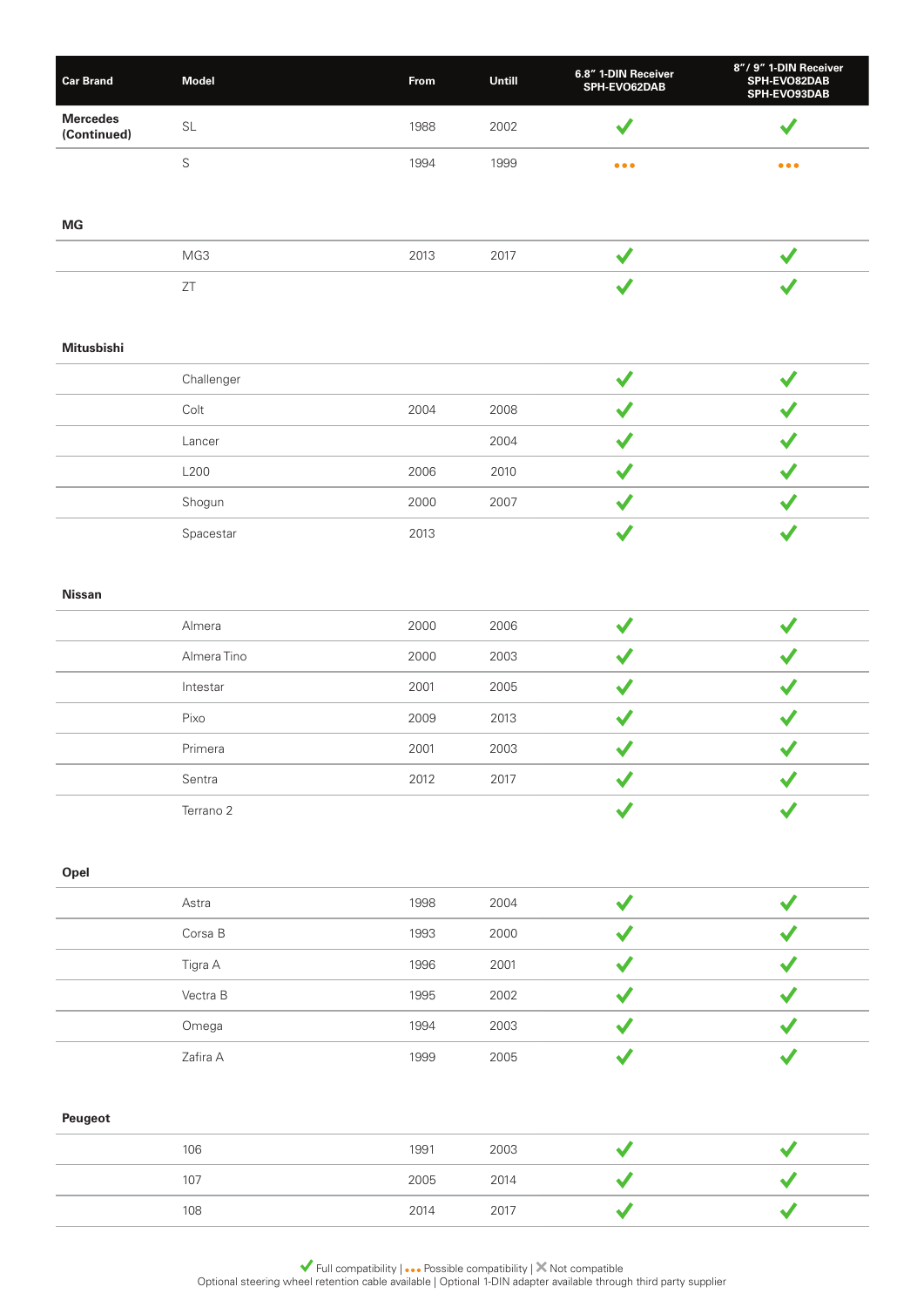| <b>Car Brand</b>       | Model           | From | Untill | 6.8" 1-DIN Receiver<br>SPH-EVO62DAB | 8"/9" 1-DIN Receiver<br>SPH-EVO82DAB<br>SPH-EVO93DAB |
|------------------------|-----------------|------|--------|-------------------------------------|------------------------------------------------------|
| Peugeot<br>(Continued) | 206             | 1998 | 2009   | $\checkmark$                        | $\blacktriangledown$                                 |
|                        | 306             | 1993 | 2001   | $\checkmark$                        | $\checkmark$                                         |
|                        | 407             | 2004 | 2011   | $\checkmark$                        | $\checkmark$                                         |
|                        | 1007            | 2005 | 2009   | $\checkmark$                        | $\checkmark$                                         |
| Porsche                |                 |      |        |                                     |                                                      |
|                        | 944 (1982-1991) | 1982 | 1991   | $\times$                            | $\checkmark$                                         |
|                        | 968 (1992-1995) | 1992 | 1995   | ×                                   |                                                      |
|                        | 914 (1969-1976) | 1969 | 1976   | $\checkmark$                        | $\checkmark$                                         |
| Renault                |                 |      |        |                                     |                                                      |
|                        | Clio            | 2005 | 2012   | $\blacktriangledown$                | $\checkmark$                                         |
|                        | Laguna          | 2005 | 2007   | $\bullet\bullet\bullet$             | $\bullet\bullet\bullet$                              |
|                        | Laguna          | 2007 | 2017   | $\checkmark$                        | $\checkmark$                                         |
|                        | Megane          | 1995 | 2002   | $\checkmark$                        | $\blacktriangledown$                                 |
|                        | Megane          | 2003 | 2008   | $\checkmark$                        | $\checkmark$                                         |
|                        | Megane          | 2008 | 2015   | $\checkmark$                        | $\checkmark$                                         |
|                        | Modus           | 2004 | 2012   | $\checkmark$                        | $\checkmark$                                         |
|                        | Scenic          | 1996 | 2003   | $\blacktriangledown$                | $\checkmark$                                         |
| Seat                   |                 |      |        |                                     |                                                      |
|                        | Toledo          | 1998 | 2005   | $\bullet\bullet\bullet$             | $\bullet\bullet\bullet$                              |
| <b>Skoda</b>           |                 |      |        |                                     |                                                      |
|                        | Citigo          | 2012 | 2017   | $\checkmark$                        | $\checkmark$                                         |
| <b>Smart</b>           |                 |      |        |                                     |                                                      |
|                        | ForTwo          | 1998 | 2007   | $\checkmark$                        | ✔                                                    |
|                        | ForFour         | 2004 | 2006   |                                     |                                                      |
| <b>Ssang Yong</b>      |                 |      |        |                                     |                                                      |
|                        | Rexton          | 2001 | 2006   |                                     |                                                      |
|                        | Rodius          | 2004 | 2017   |                                     |                                                      |